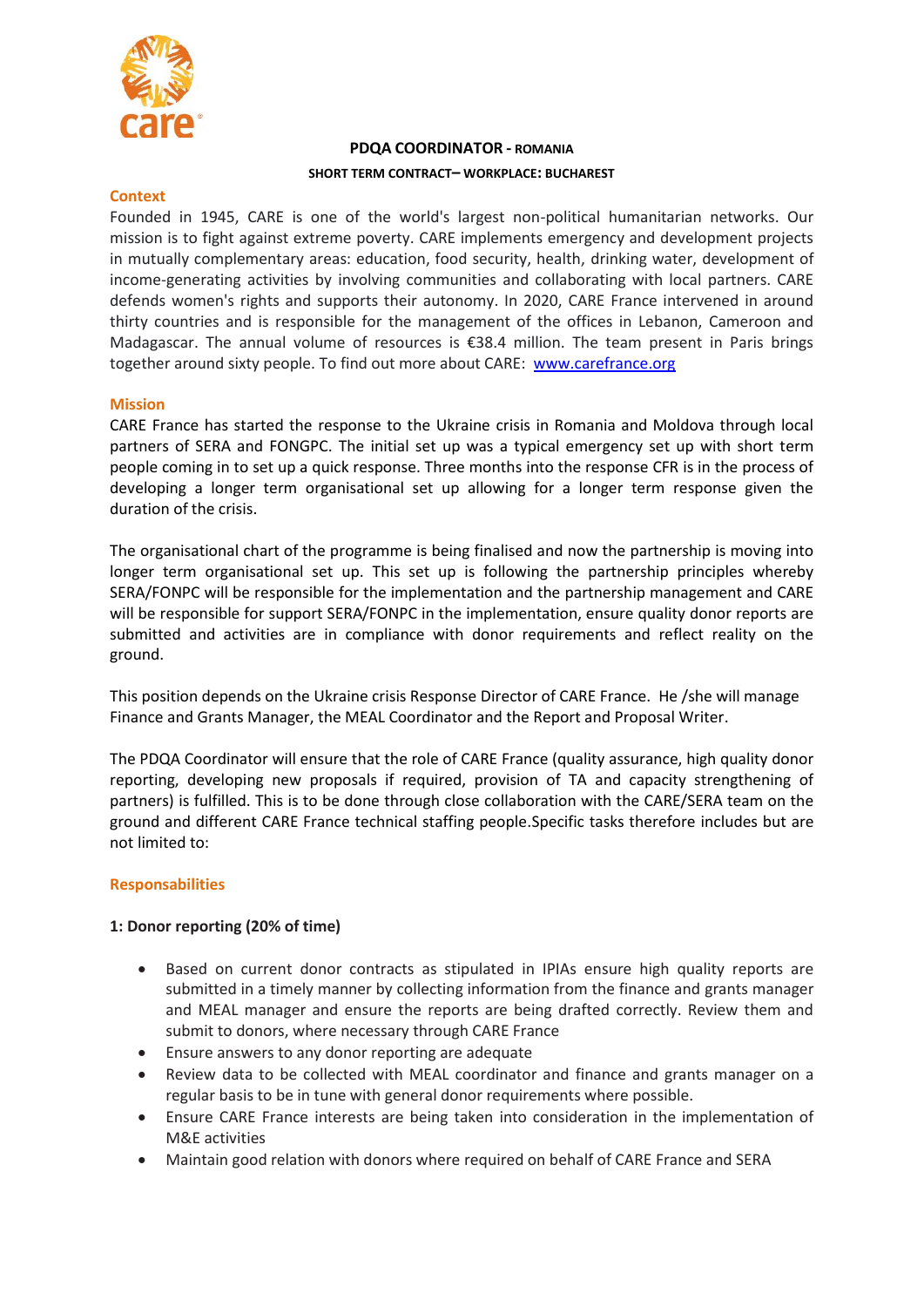## **2: Quality Assurance (25% of time)**

- Ensure data collected from partners are verified and correct as much as possible.
- Ensure lessons learned are being extracted and where possible disseminated for communications and general learning
- Inform the Ukraine Crisis response Director in case of any problems in partner reporting or collection of data
- Provide recommendations on how to generally improve programme quality
- Feed lessons learned into programme management leading to stronger decisions making

## **3: Proposal Development (20% of time)**

- Where necessary take the lead in new proposal development for donors following the different procedures in place
- Maintain contacts with the donor representatives in country in close collaboration with the Ukrain Crisis Director and the SERA Director

### **4: Capacity Building through provision of TA (15% of time)**

- Identify priority gaps in partner capacity (sectoral, programmatic and institutional), take the lead in the development of capacity building plans for the partners and ensure that those plans are effectively implemented and resourced (liaising with logistics, HR, finance, technical Coordinators and program staff).
- Contribute to the development of capacity development strategies and approaches for partners.
- Develop simple self-assessment tools for some of the partners to help them monitor their own capacity.
- Design and deliver training workshops when applicable.
- Build the capacities of field and support teams on partnership management / communication.

### **5. HR management**

- Build the capacities of field and support teams on partnership management / communication.
- Ensure effective team spirit is being developed and smooth operations of activities

### **Other tasks:**

- Since the response programme is still being build other tasks and functions may come on line during implementation
- Other responsibilities & duties as required by the Line Manager.

### **Profile of candidate**

### **Experience and Education (training) :**

- At least 3-5 years of relevant experience specially in NGO, academic organizations, standardsetting bodies, public agencies focused on development and humanitarian programming.
- Master degree in Business management, or public policy or social sciences or any other relevant field or relevant bachelor degree with at least 2 additional years of experience in relevant field.

**Main skills for the position :** 

**Technical skills :**